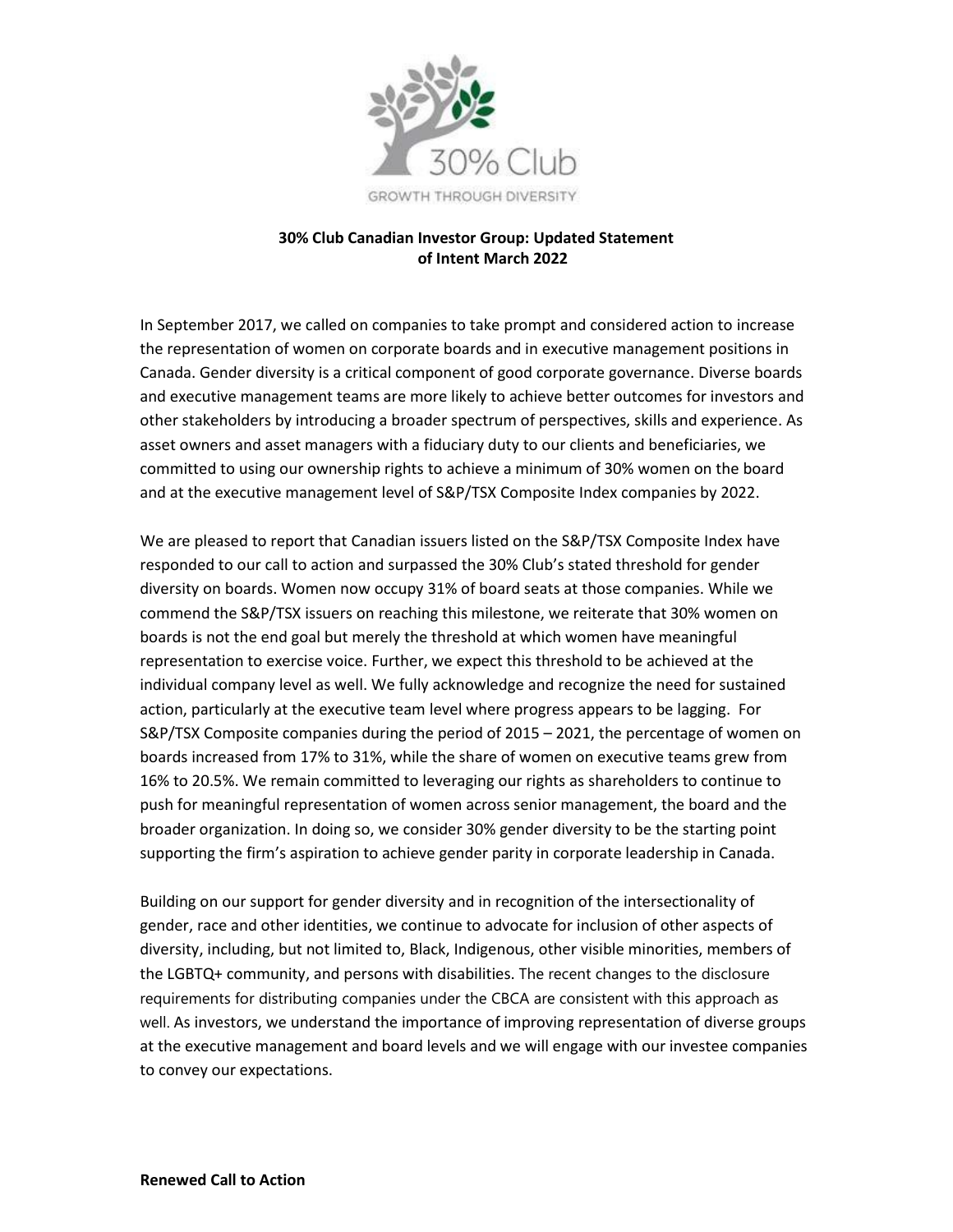

**We are calling on publicly-traded companies to take prompt and considered action to achieve and exceed the 30% gender diversity target and to enhance the presence of other underrepresented groups on their boards and at the executive management level by:**

- Disclosing to investors their diversity policies and processes used to identify diverse board nominees and diverse candidates for executive management positions.
- Disclosing to investors diversity data that is able to be collected, such as the number and percentage of women and other underrepresented groups on the board and in executive management positions.
- Adopting a professional and structured approach to director nominations that ensures directors are appointed based on merit, with due regard for the benefits of diversity.
- Using existing resources and tools to ensure effective consideration of diversity and recognizing and taking steps to mitigate cognitive bias wherever possible.
- Committing to rigorous assessment of director and executive performance, as well as regular board refreshment.
- Committing to best practices and approaches to increase the representation of underrepresented groups on boards and executive management, such as considering adoption of targets appropriate for the business and communities in which it operates and reporting on progress made.

## **We encourage investors and business leaders to support and join us in our efforts by:**

- Engaging in conversations with board chairs and nomination committees to encourage the actions listed above and to convey the high degree of importance that we place on diversity.
- Monitoring companies' efforts and performance on this issue through objective diversity measures, such as the number and percentage of women and other underrepresented groups on the board and in executive management positions.
- Encouraging best practices by highlighting examples of companies that are leading the way in this area.
- Entering into dialogue with investee companies where there is evidence that the nomination process has failed to appropriately consider diversity.
- Assessing the use of our voting rights when nomination committees or boards fall short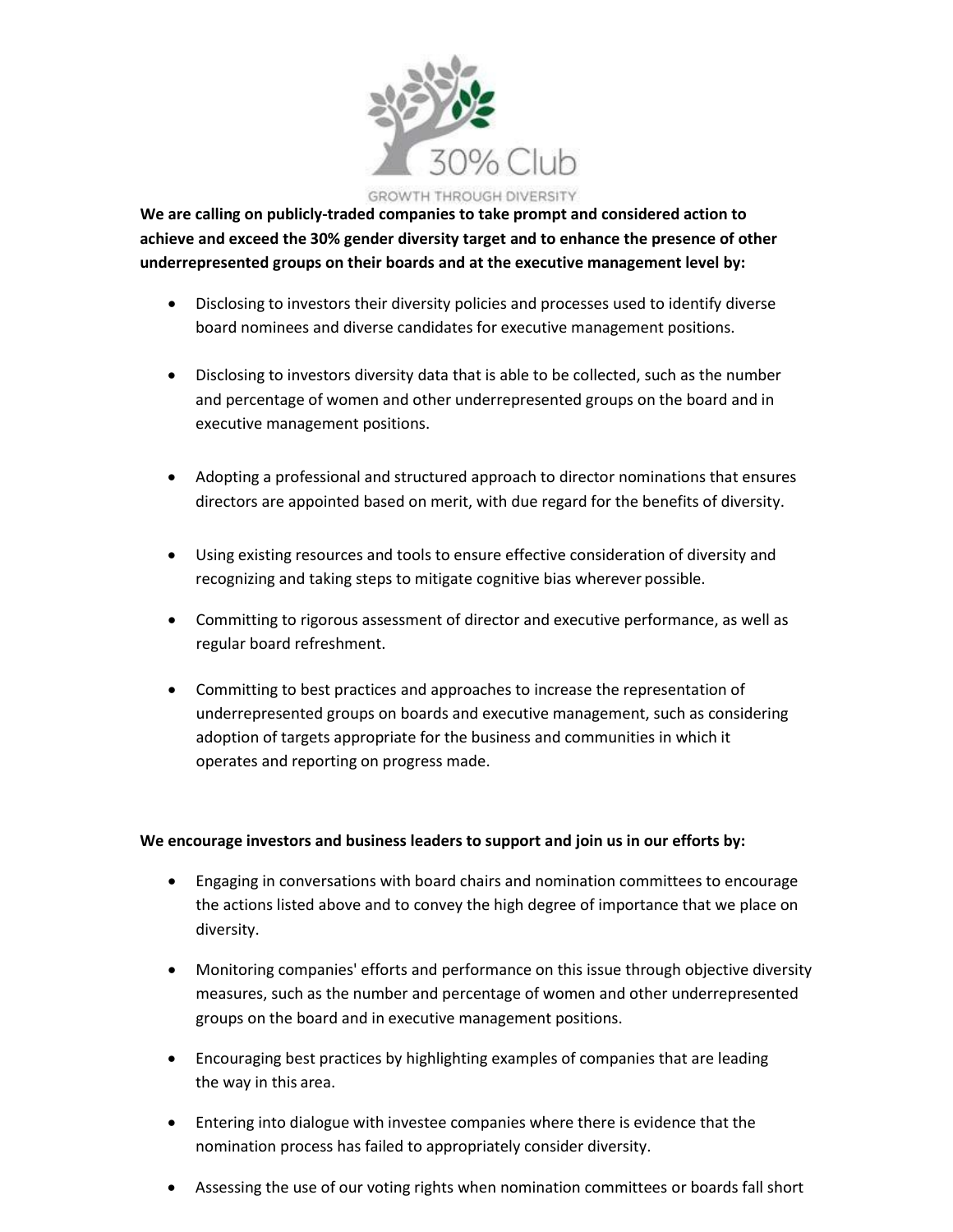

of our expectations.

## **About the 30% Club Canada**

Recognizing Canada's distinct corporate governance framework, the aim of the 30% Club Canada is to engage both board Chairs and CEOs to achieve better gender balance at board level, as well at executive management levels. Please contact [mailbox@30percentclubcanada.org w](mailto:mailbox@30percentclubcanada.org)ith any questions or requests for additional information about the 30% Club Canada or the 30% Club Investor Group.